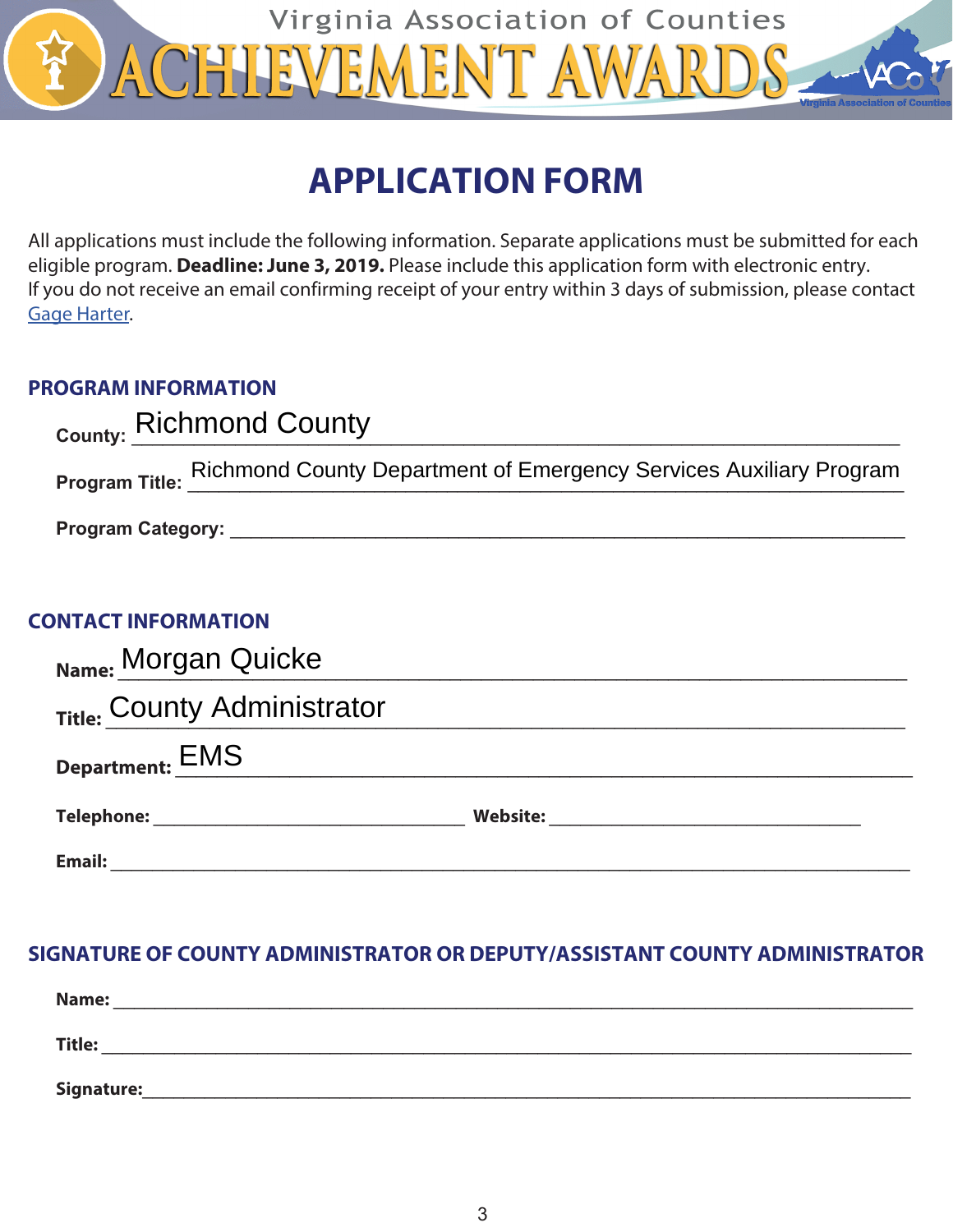

6674 Richmond Rd. Warsaw, VA 22572-1000

#### **Program Overview**

In 2017, Richmond County Department of Emergency Services implemented an Emergency Medical Technician (EMT) course and a companion Auxiliary Program in an effort to overcome a shortage of EMS personnel in our rural community. This program allows members the opportunity to become certified as an EMT-Basic and gain the knowledge and experience needed to continue into the career of emergency medicine. In the past few years the need for certified Emergency Medical Technicians has grown at an astounding rate and that need will only continue to grow as our population ages. This program provides an EMT certification course, per guidelines established by the Virginia Department of Emergency Medical Services (VaOEMS). The Auxiliary Program allows members to spend time riding with our staff to gain crucial experience in an EMS setting according to their own schedule/availability. Our Junior membership for those age 16-17, offers an opportunity for these members to experience emergency medical services while still in high school and gain insight into a career in EMS.

Prior to this program. there was not an affordable EMT course in close proximity to our County. The local community college, which had been offering a course nearby, no longer offered the course at the local campus. Taking into account the income level of the community, we opted to offer our course at a lower cost than that of the community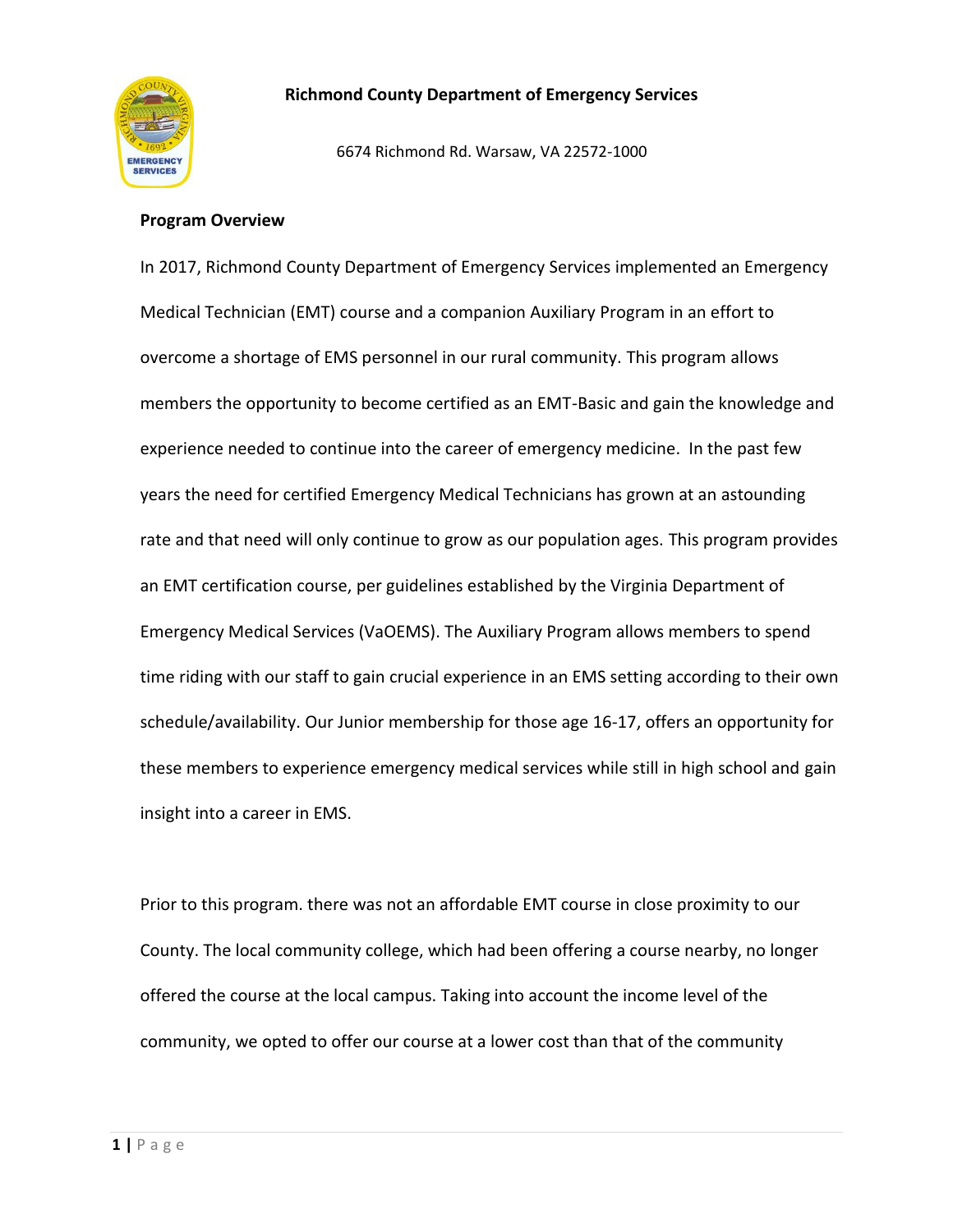

6674 Richmond Rd. Warsaw, VA 22572-1000

college course. The County was not looking for monetary profit from the course but simply to cover the costs incurred.

In addition to other benefits, the Auxiliary members are offered first chance of employment when the opportunity arises. The benefits to this are two-fold, the member receives priority in the hiring process and the county has a pool of potential hires without the expense and time normally associated with a hiring process. As an auxiliary member, providers agree to commit a minimum of 24 hours of service to the organization per month. This time can be spent training on the ambulance or serving at community functions. Most of our auxiliary members currently give more than 24 hours a month.

We have offered two EMT certification classes. A total of 18 students have completed the course. The second class, which ended in late April, ended with 7 students who are awaiting testing for final certification, but are anticipated to do well. Our first class ended with 11 students completing the EMT course requirements. Of those 11, 8 have received their EMT certification from the National Registry of Emergency Medical Technicians (NREMT) and the VaOEMS. Three students have not yet completed the testing process. This course and the Auxiliary Program have allowed 4 of the 8 certified EMT's to gain employment, either fulltime or part-time, with this organization. Many of the students from both classes are members of the auxiliary program and are gaining valuable "seat time", hands-on training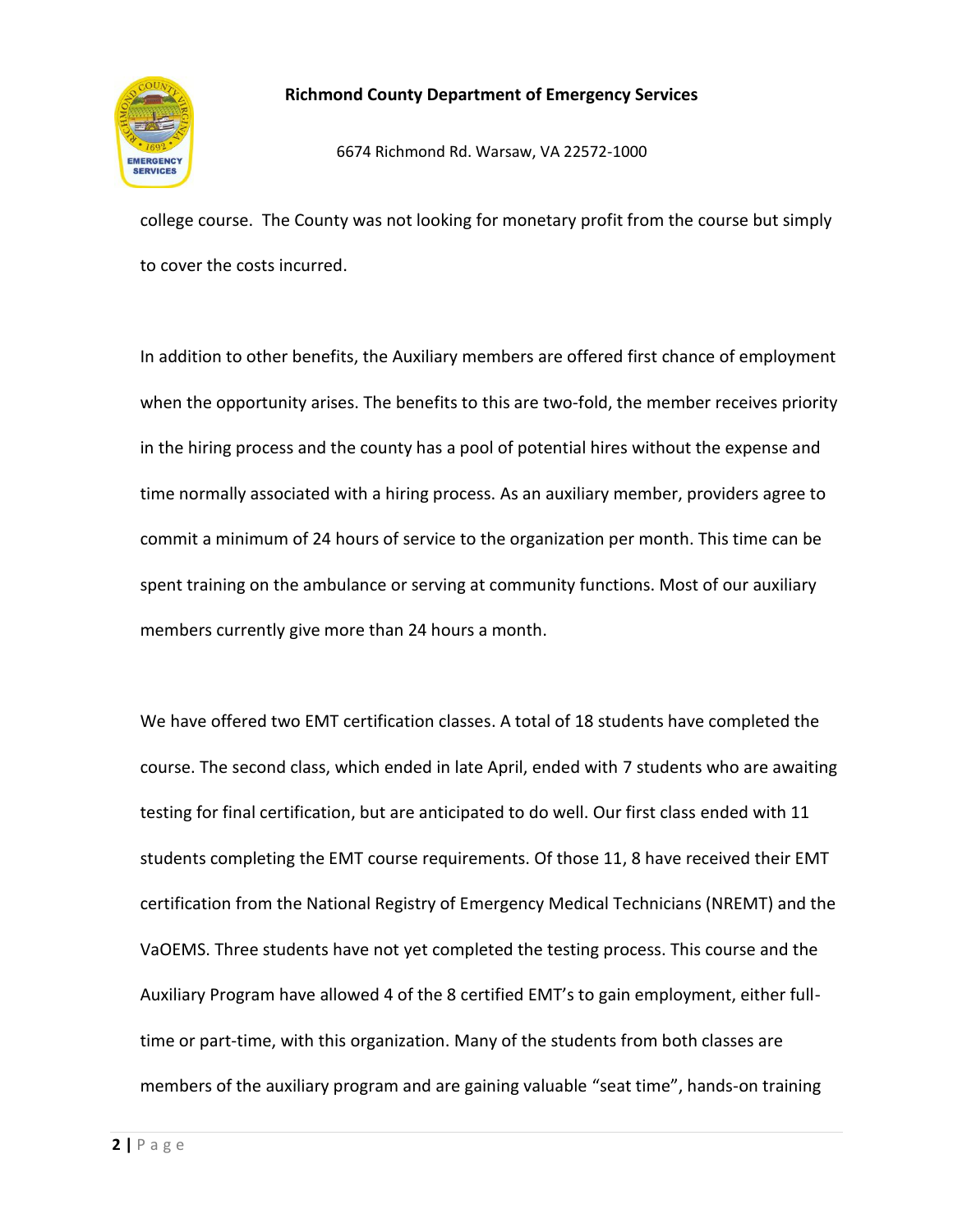

6674 Richmond Rd. Warsaw, VA 22572-1000

while serving on an ambulance in a true 911 setting. The members are providing real time emergency medical care to the residents of the community while under the watchful eye of more seasoned career personnel. Once they are released to provide care as a lead EMT, they are able to fill empty shifts for our department and assist in community events. This time applies toward their monthly time/shift requirements. Several of these students are planning on continuing their education in EMS to gain higher certification levels.

#### **The Problem Faced by our Locality**

As with many rural communities, we have seen a shift in Emergency Medical Services from volunteer based to career based. Many factors have contributed to this including a decline in volunteerism to staff local rescue squads as well as an increase in the cost and time commitments needed to gain and maintain EMT certifications. Richmond County made the change from a volunteer-based EMS system to a career system in 2010, to better serve the needs of the community. The surrounding counties soon followed suit and have made the change to either a fully staffed career department or a dual department offering both career and volunteer EMT's. As the need for certified EMS career personnel increased, the number of certified personnel available to fill these positions decreased. The rural communities, by nature, have smaller populations from which to draw certified providers and are often at a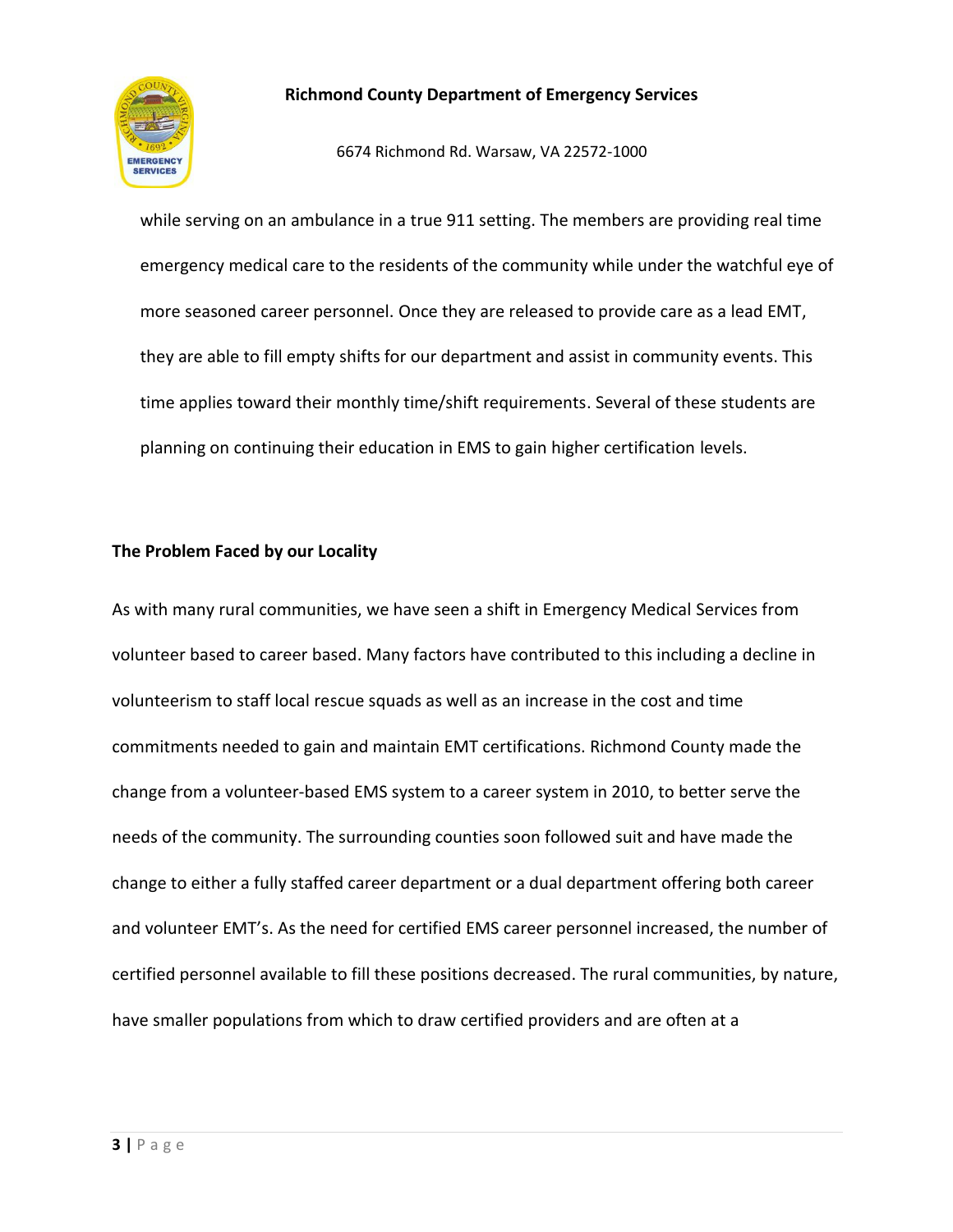

6674 Richmond Rd. Warsaw, VA 22572-1000

disadvantage in competing with larger localities that are able to offer attractive wage and benefit packages.

Additionally, there was a shortage of EMT certification courses offered in our community. Our local community college stopped offering EMS classes at our local campus and instead moved them to another campus approximately an hour away. This benefited the college as it moved the classes closer to more populated areas but definitely left our community at a loss for EMS education options that were affordable and in close proximity.

An increase in the need for certified personnel, the shortage of certified personnel available and fewer educational opportunities for training new certified personnel left Richmond County searching for alternative ways to fill the void.

#### **How our Program Fulfilled the Award Criteria**

Richmond County Department of Emergency Services Auxiliary Program was born out of a need to increase the pool of eligible EMS providers within our community but also encourage them to stay with our organization and serve the community they live in. This program had to offer an educational opportunity that would fulfill all the requirements for certification as an EMT, as set forth by the VaOEMS. It had to be affordable to our residents and work outside of the normal Monday thru Friday, 9- 5 hours so that potential students could still work a regular job.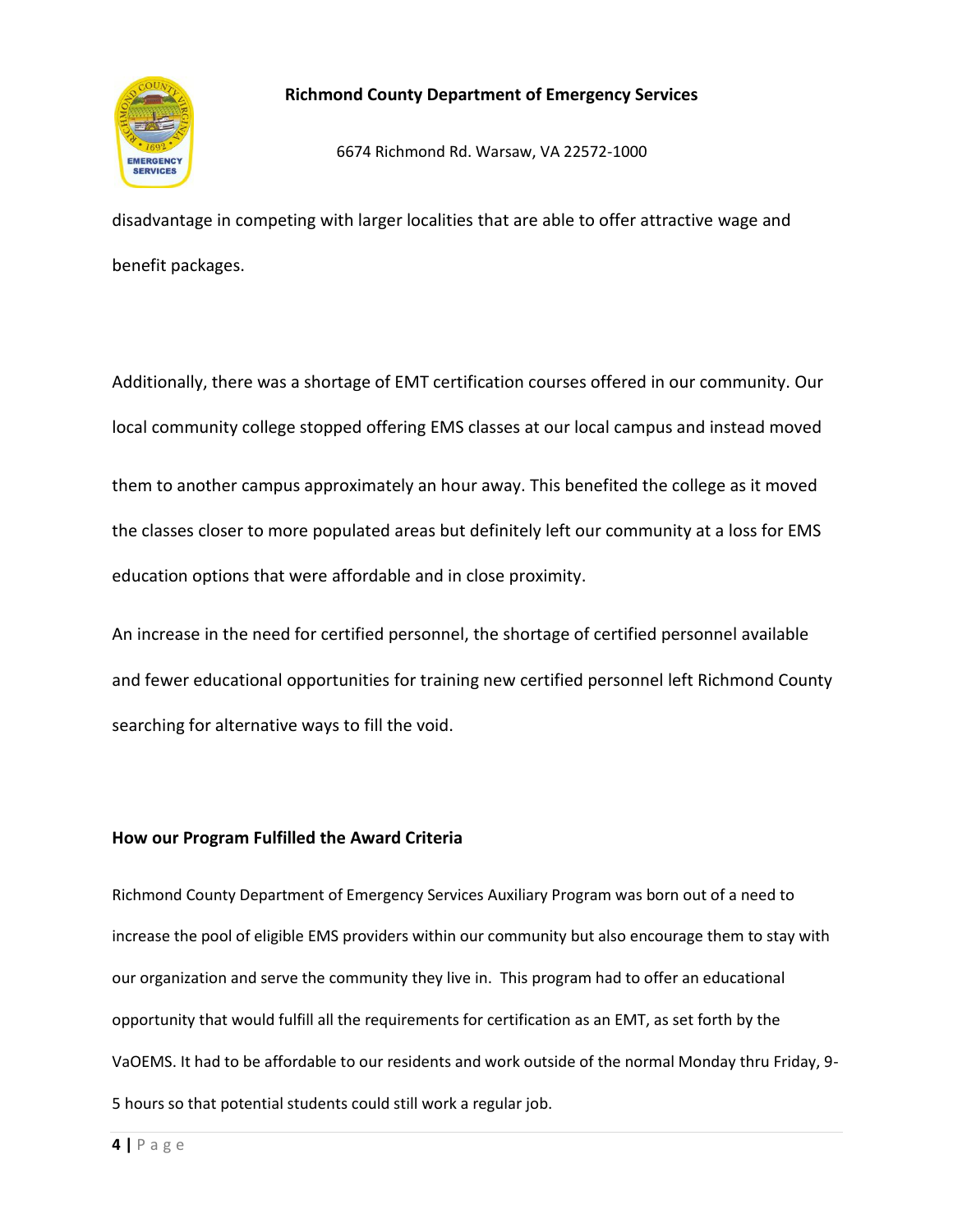

6674 Richmond Rd. Warsaw, VA 22572-1000

Richmond County Department of Emergency Services worked closely with the County leadership and the Board of Supervisors to determine a cost-effective budget for the course offering. County leaders assisted in securing and updating a training venue to be used for this course at no cost to the Department. Additionally, we partnered with other localities to share needed equipment and instructors. This also served to reduce costs needed to initiate this program. These same localities agreed to work with our students to provide some of the required clinical ride time/patient contact time with their agencies.

#### **How This Program was Carried Out**

In order to offer an Emergency Medical Technician course, the department had to follow all educational criteria as set forth by the VaOEMS. Once the course was approved by the VaOEMS, the course was advertised thru informational flyers and on social media.

The guidelines for the auxiliary program were developed by our emergency services staff. The program requires a minimal time commitment (24 hours) each month to serve the Department for a minimum of 2 years. In exchange for the time commitment, the member receives free uniforms, free continuing education, and liability insurance coverage in addition to 911 ride along time and employment eligibility.

The EMT class is offered over four months. Existing department employees as well as employees of other localities were used to assist in instruction of skills. Upon successful completion of the course, each student was allowed to test with the VaOEMS as well as the NREMT for both state and national certification as an EMT. Once the student has successfully achieved their EMT certification, those that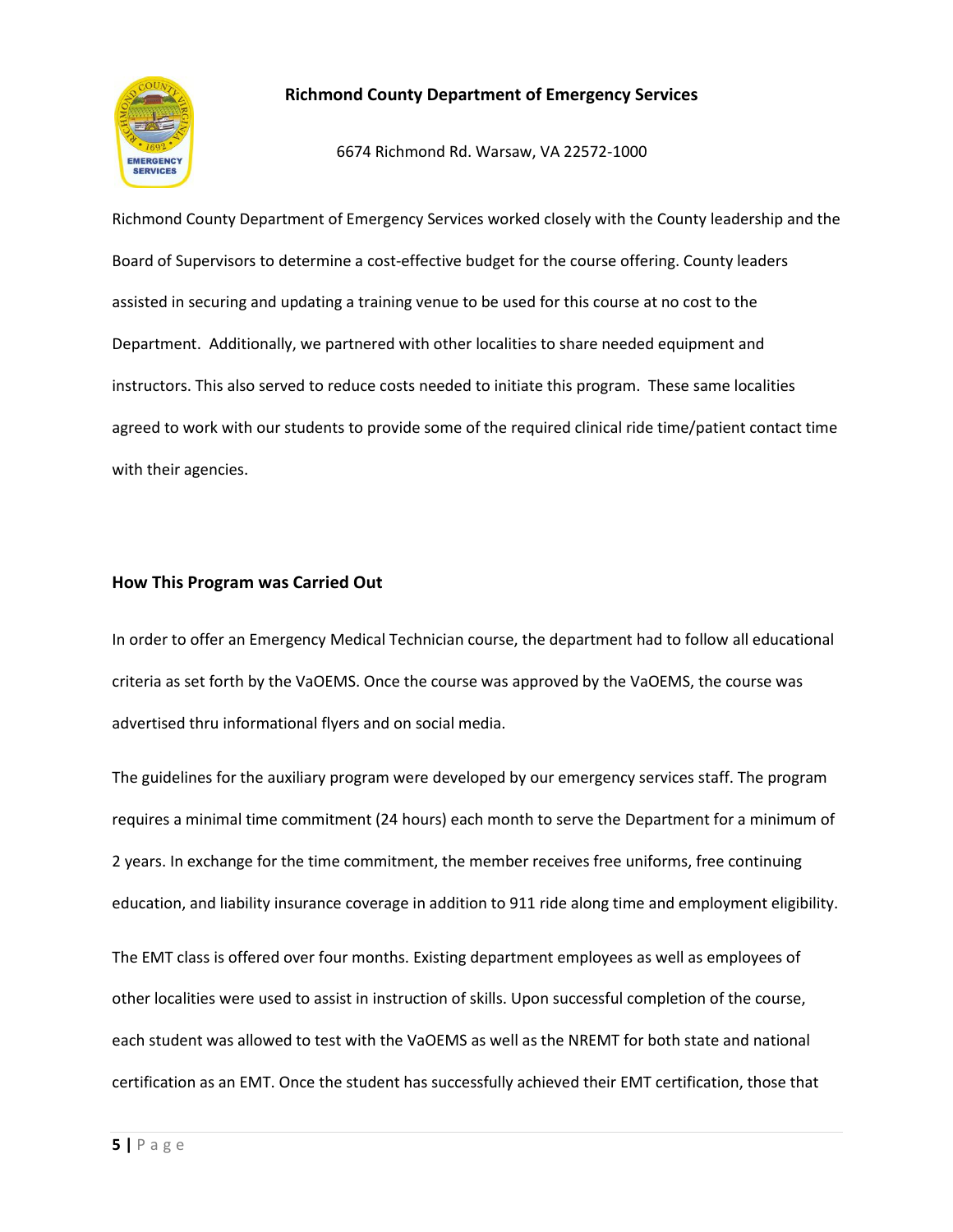

6674 Richmond Rd. Warsaw, VA 22572-1000

chose to join the auxiliary program can begin the preception process with our department. This process allows the newly certified EMT to ride along with more seasoned EMS providers to gain proficiency in their skills and provide care to patients in a safe and nurturing environment before they are released to perform these skills on their own. At that point, the members have become accustomed to our organization and the way we deliver our services. They are familiar with our staff and we have had a chance to familiarize ourselves with the auxiliary member. This allows our organization and the auxiliary member an insight into how well he/she will fit with our organization as they become eligible for full or part time employment based on availability. Richmond County executives have set an expectation of a yearly EMT class offering as long as there is a need.

#### **Financing and Staffing**

The costs associated with this program have been minimal to both the County and the auxiliary member. Some minor costs were incurred in upgrading the course venue however, this venue is now utilized by other organizations when the EMT class is not in session. The current tuition for an EMT course offered thru the local community college is approximately \$2200.00. Another private institution, in Virginia, offers an EMT certification course at a cost of \$1800.00. Richmond County has charged a tuition of \$500.00 for the same course. This covers the cost of the students book/learning materials, class shirt, and the state psychomotor testing fee. No additional costs were incurred for staffing. The department training officer serves as the course coordinator and primary instructor. Her schedule is flexible and she is able to coordinate her work week accordingly when class is in session. On duty EMS staff were utilized for skills instruction as needed. Some minimal expenses were incurred for training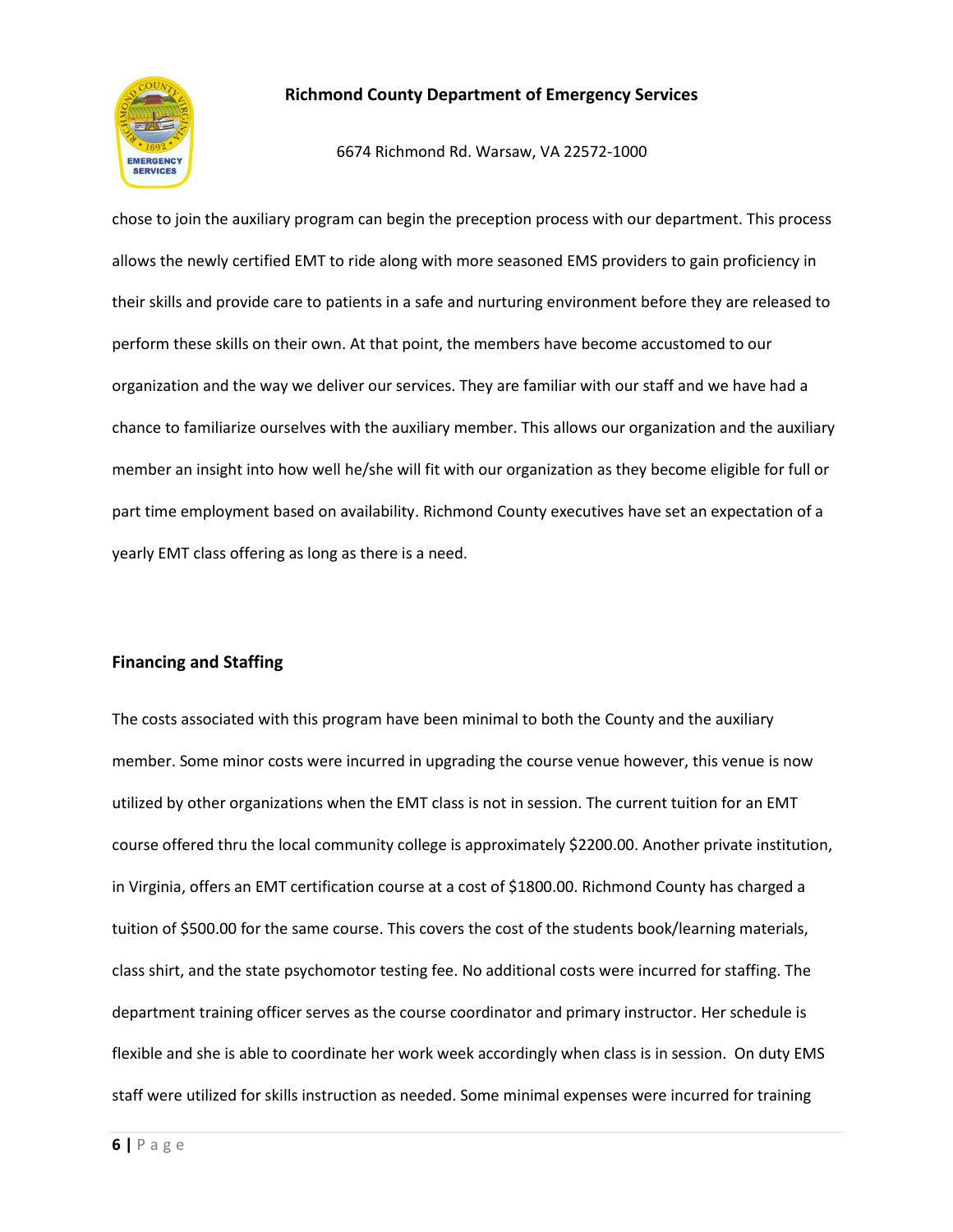

6674 Richmond Rd. Warsaw, VA 22572-1000

supplies needed however most of the necessary training equipment was already on hand or was borrowed from nearby localities.

#### **Program Results**

Richmond County Department of Emergency Services has recently completed the 2<sup>nd</sup> successful EMT certification course. This class has produced, to date, 9 nationally registered & state certified EMT's. There are an additional 6 students that are in the testing process at this time and are expected to obtain certification within the next month. Our auxiliary program currently has 8 members in various stages of membership from just starting the preception process to working as a released provider in our community. Four former auxiliary members have already moved into paid positions with our organization. These providers were hired from within with no time or money invested in advertising, interviews, etc. Our organization was already familiar with these providers, as they were with us, so there was no question as to whether they would be a fit with our organization. While the numbers may not be large, 9 new providers to our county, and more to come, is a huge accomplishment. Not only have we given the opportunity for employment to some that otherwise would not have had the opportunity but we have also created a pool of employees for our county to draw from that otherwise would not have been there.